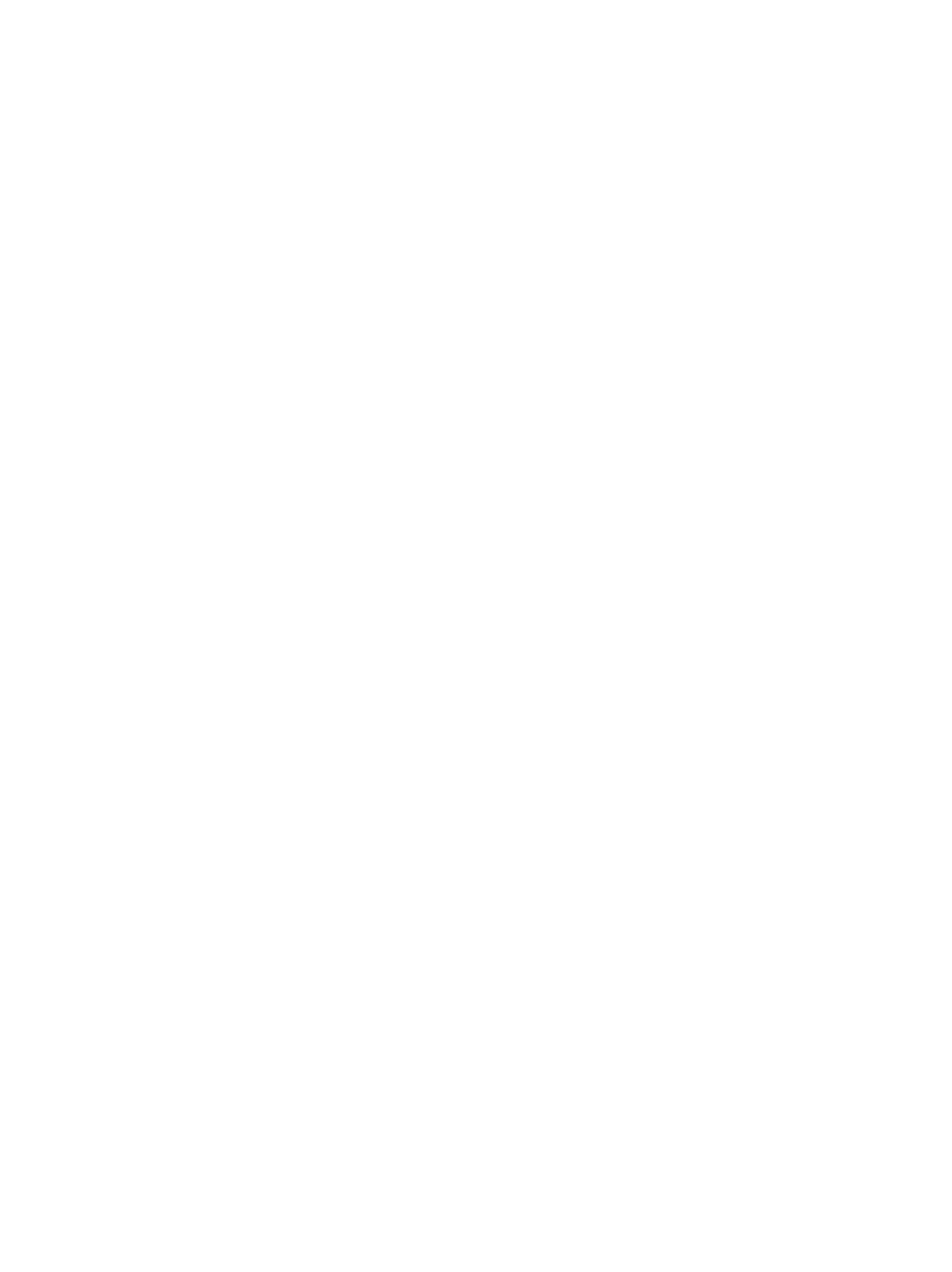# **An Analytical Performance Study of the Airfreight Inbounds Supply Chain of Common Thai Orchid to the Netherlands Flower Market**

by

**Piyanut Pongkaew<sup>1</sup> , Panitta Na rangsee<sup>2</sup>** B.B.A. in International Trade and Business Logistics, International College, King Mongkut's University of Technology North Bangkok, Bangkok, Thailand E-mail: piyanut2010@hotmail.com<sup>1</sup>, s5715011660201@email.kmutnb.ac.th<sup>2</sup>

and

**Yok Jarusombat** International College, King Mongkut's University of Technology North Bangkok, Bangkok, Thailand E-mail: yok@digitalthinkhouse.com

#### **Abstract**

This research aims to 1) analyze the efficiency of supply chain and studies the companies that export Thai orchid flower using 3 models 1. Company A 2. Company B 3. Company C 2) know and present the complete supply chain system for exporting Thai orchid flowers to the Netherlands 3) present the concept and strategies to create the supply chain system for the export of orchid flower. The sample used in this research was the three companies involved in exporting orchids by using questionnaires and interviews with relevant personnel within the organization to serve as research tools. The results of this research show that 1) the models of the three companies differ in terms of the plan, source, make, delivery, and return. In the part of the plan, Company A and Company B focus market on the original market and reaching new markets but Company C focuses only on the original market. In the part of source, the three companies receive orchids from Nakhon Pathom. Then only Company B will take orchid to fume as part of delivery, three companies used four wheels' refrigerator with temperature control at  $12{\text -}15$  ° C in transport. In the part of return, all three companies have traceability systems. 2) The result of complete supply chain system for exporting Thai orchid flower to Netherlands by using SCOR and CPFR strategy according to the study of research found that the benefits from the use of SCOR model are that the strategy level management and the supply chain work better by using the technique of benchmarking tool to finding areas to communicate between sales representatives and can sell to determine the skills or the special expertise of sales representatives. CPFR strategy improves supply chain management more effectively using Collaborative Planning, Forecasting, and Replenishment. 3) The results to apply the concept and strategies create an efficient supply chain system for the export of orchid flower to the Netherlands. The result is that Thailand has income from orchid exports and orchid farmers earn more income and better quality of life for many related businesses throughout the supply chain gets more benefits from the orchid industry.

**Keywords:** Supply chain**,** Airfreight**,** Performance, Analytical, the Netherlands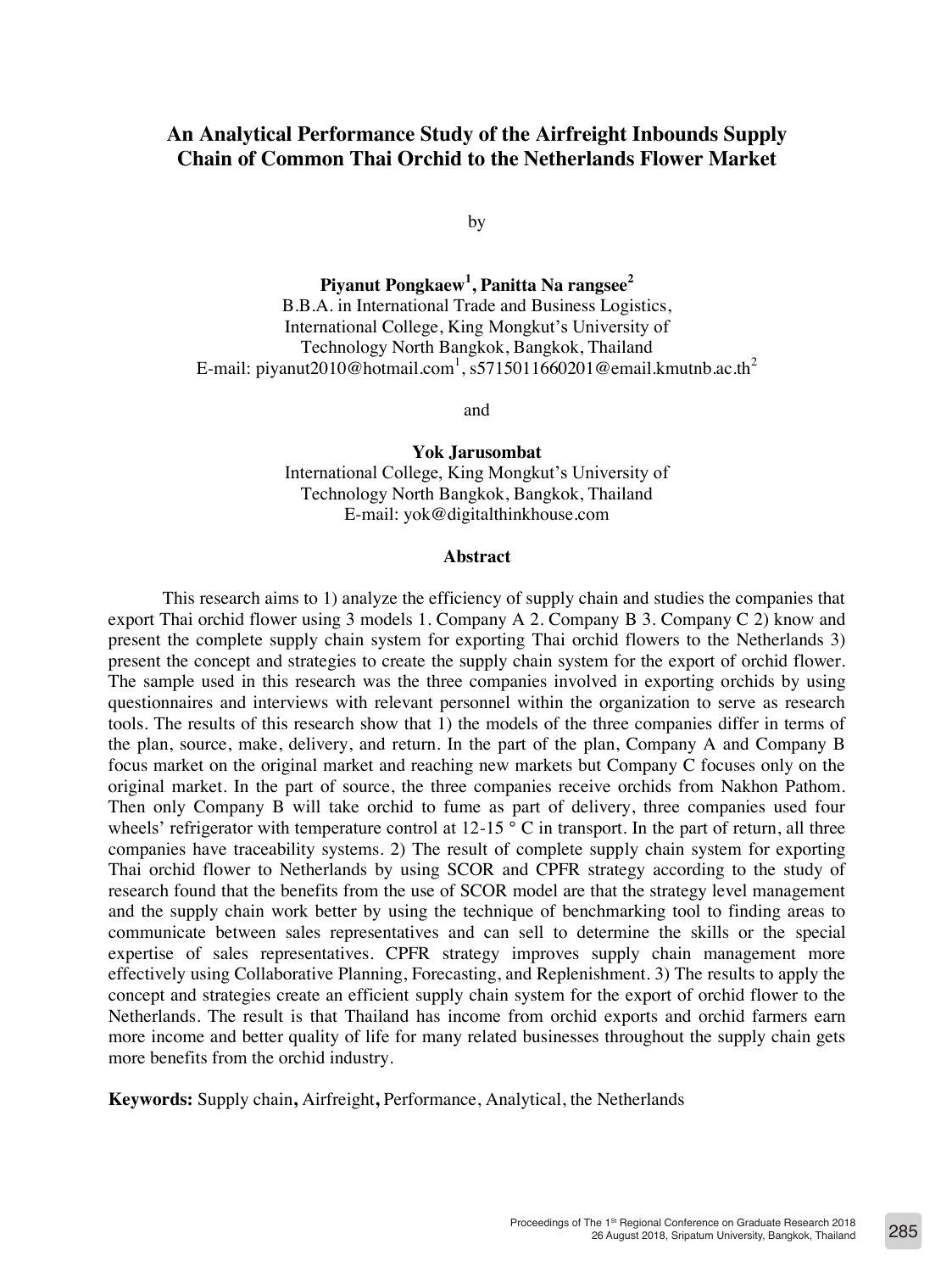# **1. Introduction**

Orchids are a part of the agriculture economy that is famous in Thailand. Presently, Thai people grow orchid widespread for the local markets, to sell to florists, and for ornamental plants on the building. The orchids can also produce income for people and be built into a large business to export and increase income for the country as well, earning hundreds of millions of baht a year. Out of all types of the ornamental plants, orchids are a flower group that is evident in the beauty and variety. There are many uses for orchids such as to decorate for beauty for gift baskets as a gift or used in decorations in various auspicious ceremonies including use for religious worship. There are many species of Thai orchids meaning that consumers have the opportunity to choose as much as needed and the most appropriate. Thailand has developed the farming methods as well as marketing, resulting in Thailand as a famous orchid production center in Asia. (Panmaithai, 1999) The interest in growing and cultivating orchids of Thailand has increased rapidly, especially since the orchid is a unique flower of Thailand and popular abroad. Importantly, orchids which cut from Dendrobium flowers have last long for usage and this is reason Thailand's orchid exports to the global market. At a present, Thailand is the number one exporter of orchids in the world for a long time and export growth to continue throughout. Orchids are export the quantity is 132,124,908. 67 kilograms and value of 594,230,769. 67 baht from the average of 2015 to 2017 (Cooperative). Thailand exports tropical orchids in the highest proportion in the world. The popularity of exporting orchid cut flowers will increase more and especially for the orchid breed "Dendrobium" due it being the largest orchid species that is widespread throughout Asia and Pacific it has leaves that are thick and green and flowers are equal lengths of the outer upper and lower lobes. Dendrobium forest Thai Orchid is an orchid with beautiful color and a short stem that grows in Thailand. In the EU, the demand for orchids is high and the Netherlands is the largest customer of Thai orchids that imports cut orchid. The Netherlands is Thailand's major export market for orchids, with a market share of about 87 percent. In the European Union, there is a need for white and dark orchids, such as Madame Pompadour and Bombay, which have a dark purple color. (group, 2018) Mainly imported to the Netherlands is "Dendrobium" orchid and in addition, other species such as Mokara orchid, Aranda orchid, Vanda orchid, Cymbidiums orchid and Oncidium orchid. (Sangthongkam, 2016).

Although the export of orchids from Thailand is increasing, export to the Netherlands market has decreased. During 2011- 2012, the proportion of quantity exports decreased from 267.36 to 94.97 million baht and as shown in Table 1-1, in the year 2016-2017, the export value of  $2.77\%$  was reduced to 1.65% of Thailand's total exports, because of Thailand is starting to experience problems and obstacles such as lack of promotion of the Thai orchid market in foreign countries seriously, lack of analyzing knowledge the product is not according with the time demands of the market and importantly, planning to improve the transportation system such as lack of continuity and no clear goal, lack of supply chain system integrity and efficiency. This has made the orchid market mechanism to be distorted. Since the first process of the supply chain includes problems such as the quality of the orchid cut flowers are not standard or packaging used for the orchids is not standard affecting the quality of the orchid flowers to be unstable, and also including the lack of connection between producers, support organizations, and clients and then, no database relating supply and demand currently. EU market Especially in the Netherlands, Italy, France, Germany, England, Austria, and Belgium, there is a strict export regulation, which limits the flow of Thailand to the rest of the world. In addition, the problem is the risks of trade measures of trading partners, especially in the EU from standard inspection transportation system Trade Union Standards. (Prague, 2015) In 2012, the export of orchids began to decline significantly that major export market of Thailand is the Netherlands because of the main competitors are Malaysia, Vietnam, and New Zealand. Thailand has disadvantages which are technological development of cultivation, production costs are high, less of skills and knowledge, and challenge to manage the supply chain including, lack of aggressive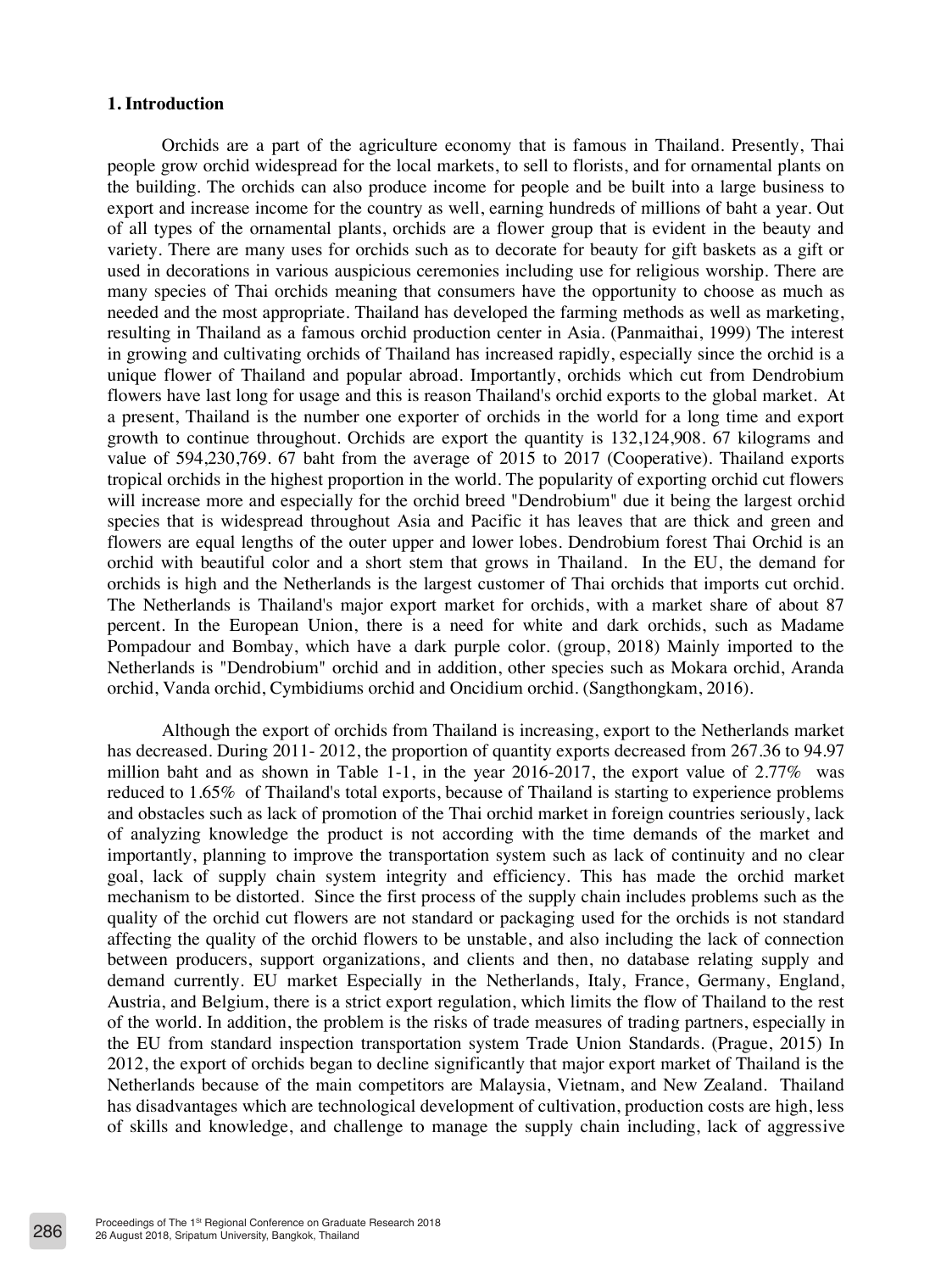marketing of foreign markets. (Economics, 2016) Development and promotion of Thai orchid industry that maintain its competitiveness in the world market is required to have a sustainable industry. The national orchid authority has said that Thailand has the advantage of having the right climate to grow tropical orchids. The technology of cultivation has been developed by Thai people who can use technology that is low cost. Thai orchid export market is growing quite high, but quantitative growth over quality. If the Thai orchid farmers and entrepreneurs turn to produce quality products and add value to the product, this will be a channel to increase the value of exports.

For that reason, researchers are interested in studying performance study of the airfreight inbounds supply chain of common Thai orchid to the Netherlands flower market. Thailand is the country with the most exported orchids and a few years ago it decreased. The country is experiencing problems managing exporting the orchid supply chain, due to lack of good management because there are no studies analyzing the problems in orchid supply chain management, including the movement of goods, the flow of information, and other factors that influence supply chain systems such as risk, loss, spending time, cost, and procedures of exporting the orchid. However, the problem of export needs to study the characteristics of the demand for using the orchids and the real demand quantity of the market as well. Researchers are analyzing and studying orchid supply chain management, including problems, the movement of goods, the flow of information, other factors that influenced to supply chain systems such as risk, loss, use of time, cost, and procedures of exporting the orchid. Thai orchid market will continue its potential, if the Thai orchid farmers and entrepreneurs turn to produce quality orchid products then, add value to the product, this will become a channel to increase the value of exports. Especially, for orchids with a shorter fresh age and easy to use, then the packaging is not just for storage but the value added that comes from the beauty of the packaging. The process of storing goods, transporting the orchids is of good quality in accordance with the export standard within the cost of competing with other countries, while the demand of consumers has changed constantly. (National Orchid Board, 2556). So encouraging and analyzing the forwarder company that used airfreight to ship Thai orchids to the Netherlands flower market is involved in the orchid development, providing chain management. Forwarder companies of orchid have to be effective and manage the quality of orchids produced and find new ways to reduce costs, loss, risk, and time for export to the Netherlands. Production should be considered from the beginning to the end to strengthen the ability to delivery orchids and improve supply chain strategies.

| Year | Volume | Value          |                     |
|------|--------|----------------|---------------------|
|      | (Ton.) | (Million Baht) | Growth rate $(\% )$ |
| 2011 | 531.33 | 267.36         | 72.77               |
| 2012 | 188.74 | 94.97          | 8.41                |
| 2013 | 111.29 | 56             | $-0.41$             |
| 2014 | 117.25 | 59             | 7.23                |
| 2015 | 129.18 | 65             | 3.70                |
| 2016 | 121.23 | 61             | $-2.77$             |
| 2017 | 119.24 | 60             | 1.65                |

**Table 1** The Export of Thai Orchid to the Netherlands: 2011-2017

**Source:** Department of International Trade Promotion (2018)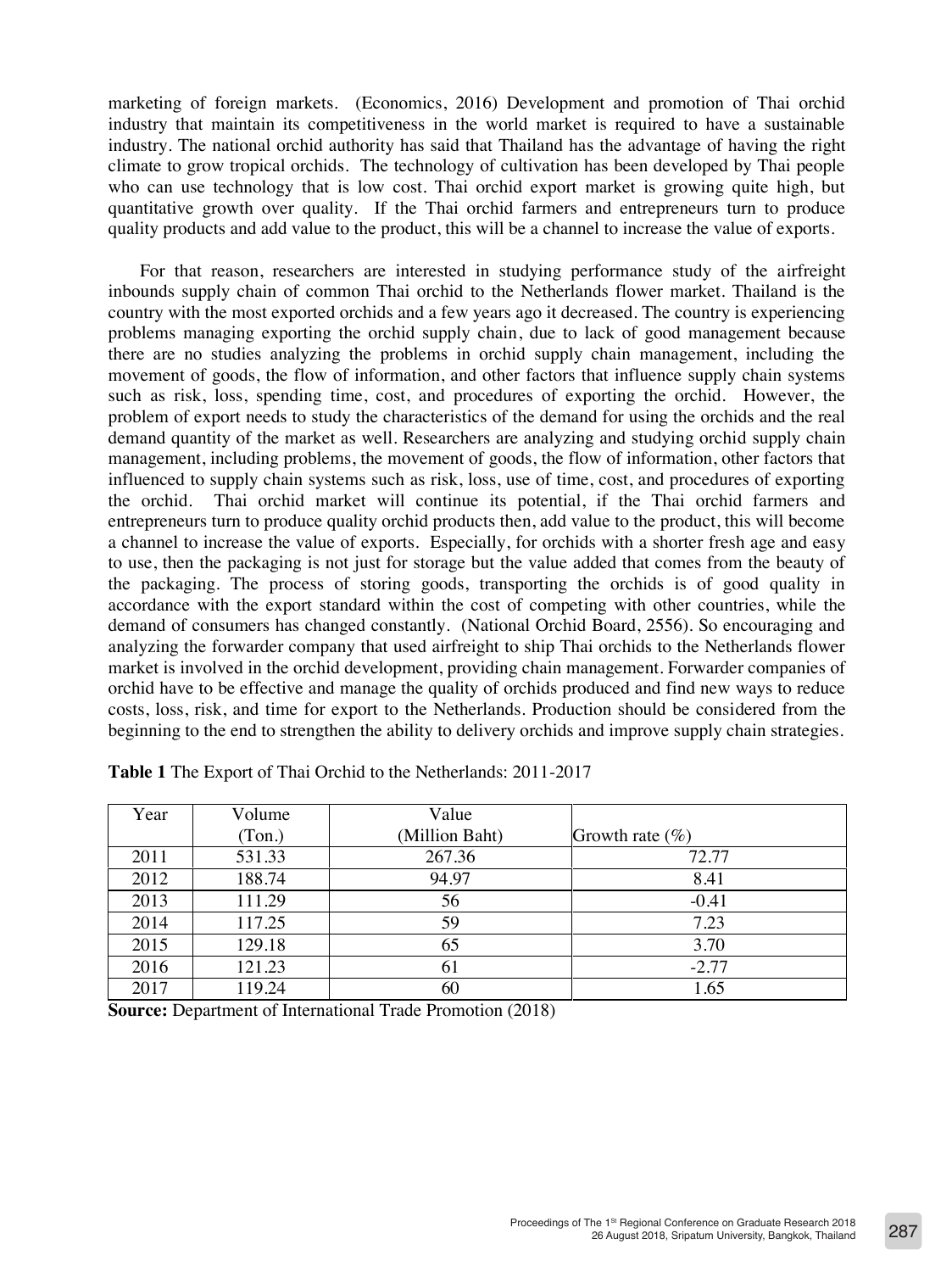# **Objective of The Study**

- 1. To analyze and compare the efficiency of supply chains that study the company that export Thai orchid flower including 3 models 1) Company A, 2) Company B, and 3) Company C
- 2. To know and present the complete supply chain system for export Thai orchid flower to the Netherlands.
- 3. To present the concept and strategies to create the supply chain system for the export orchid flower.

#### **Significance of Problems**

The Netherlands had the most growth rate for import of Thai orchid and the highest volume but in 2016- 2017 export orchid to the Netherlands decreased both of value and volume as shown in Table 1- 1, cause of high production costs and less of skills, knowledge, and challenge to manage the supply chain including, lack of aggressive marketing of foreign markets (Economics, 2016) and other factors concerning export of Thai orchid that have to be managed more efficiently. This research will be focused on developing approaches to manage the supply chain for exporting orchids to the Netherlands and the management of the supply chain efficiently. Increase forwarder and exporter's orchid export can be accomplished because they know which factors have the most effect, and it will help make them have more efficient supply chain and make the image of the country better.

### **2. Literature Review**

# *2.1 Theory and Definition*

#### Supply Chain Management

*a) Concepts of Supply Chain Management*

Ubonrat Changcharoen (2011: 20) states that the supply chain is a combination of planning and managing all activities, starting from manufacturing purchasing, collection of information technology, distribution, and transportation. Suppliers, manufacturers, distributors, and customers are linked to all relevant business processes, both within and outside the organization.

But the other side of the researcher has given the definition of supply chain management as referring to the use of organization, person, technology, resources, information and activities to integrate and to move goods or services from the supplier to the customer.

#### *b) The supply chain operations reference model*

Supply Chain Operation Reference (SCOR) Model is model that is applied to explain characteristics of procedures of supply chain management and to display activity in the business ways of all supply chain by using objectives to respond to customer's satisfaction. Operation in other parts of the production system and activity in the organization is used in the analysis. Development of supply chain of the organization needs to be managed using 5 processes such as plan, supply the source, make, deliver, and return. The model looks at the practical work that the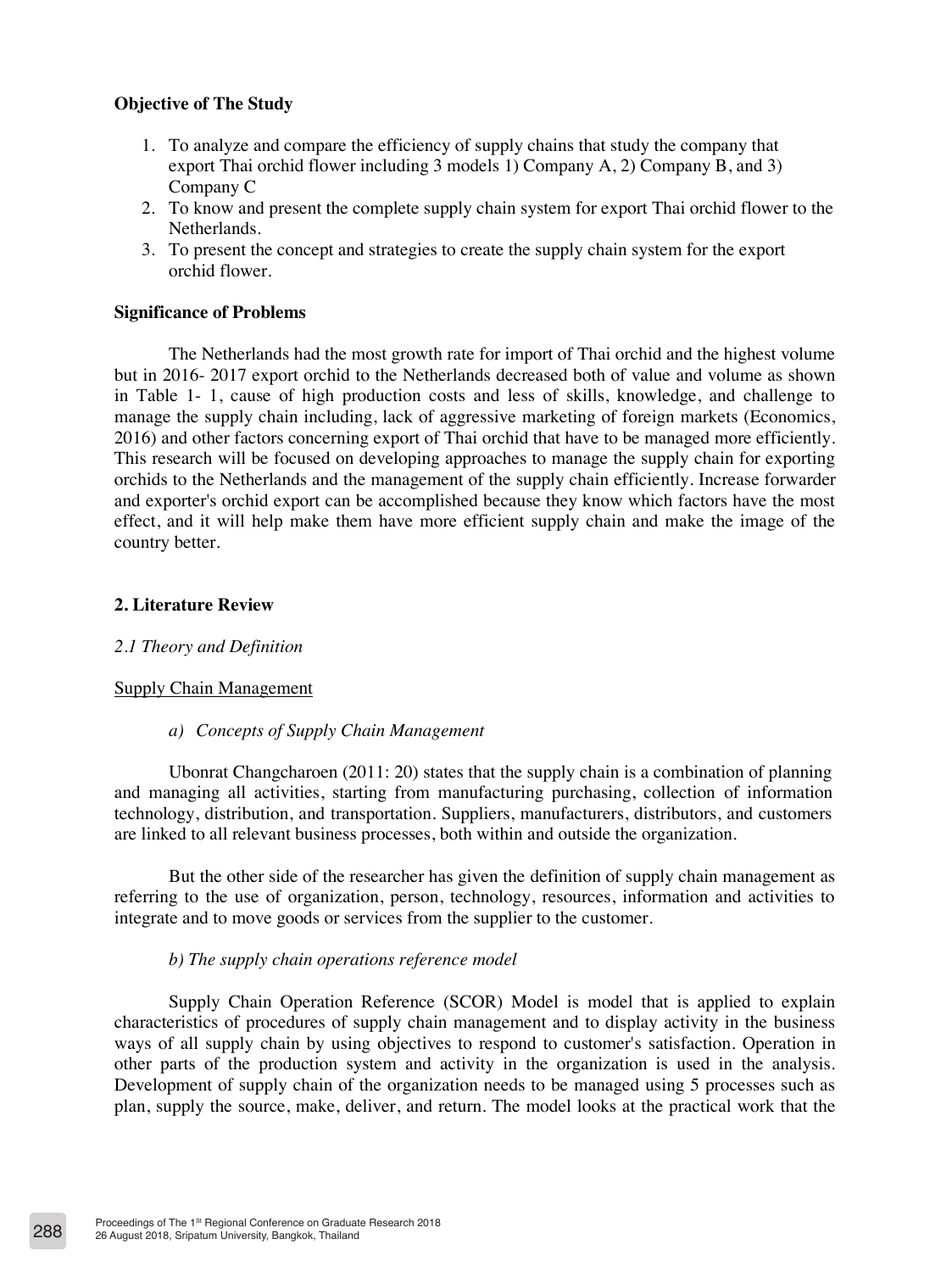organization achieved based on the objectives that have been determined (Mrs. Poolsiri Virojanapa, 2012).

# *c) Supply chain management involves six aspects.*

### 1. Facility management

Management systems that facilitate supply chain and logistics, for example, warehouses, distribution centers, machinery and equipment.

### 2. Inventory management

Inventory management of raw materials or finished goods, including crop planning and harvesting plans to suit both the cost and the ability to respond to customer needs.

### 3. Transportation management

Select a transportation method and select a transit route. Transportation is available in many ways, such as trucks, boats and aircraft

#### 4. Information management

Information, news or documents such as product demand forecast data and information exchange. Good data management makes cropping, harvesting, production, and transportation efficient.

### 5. Sourcing management

Sourcing means the process and procedure that the company uses to provide the resources needed to produce the good quality and quantity required at reasonable prices and within the timeframe.

#### 6. Pricing management

Price is the key to generating profit for both short and long term. Price decisions have a huge impact on profit and loss statements. Teerapat Shinawatra (2016)

#### *d) Supply chain management to increase productivity*

1. Integration of information in the organization.

It is the link between the work data by supplying information through the supply chain and disclosing it to the relevant people, such as sales data, production data, inventory data, and shipping information.

# 2. Collaborate

Collaboration between people in organizations and outsourced organizations to provide jobs to those who work best in the process. For example, manufacturers collaborate with their suppliers to plan future production.

# 3. The link between the organization

 Effective supply chain management not only focuses on internal data links but also needs to be linked to external organizations. It needs a system that can link the data with complete accuracy and speed, which makes the complete SCM process as shown figure 2.1. and Logistics Collaboration model.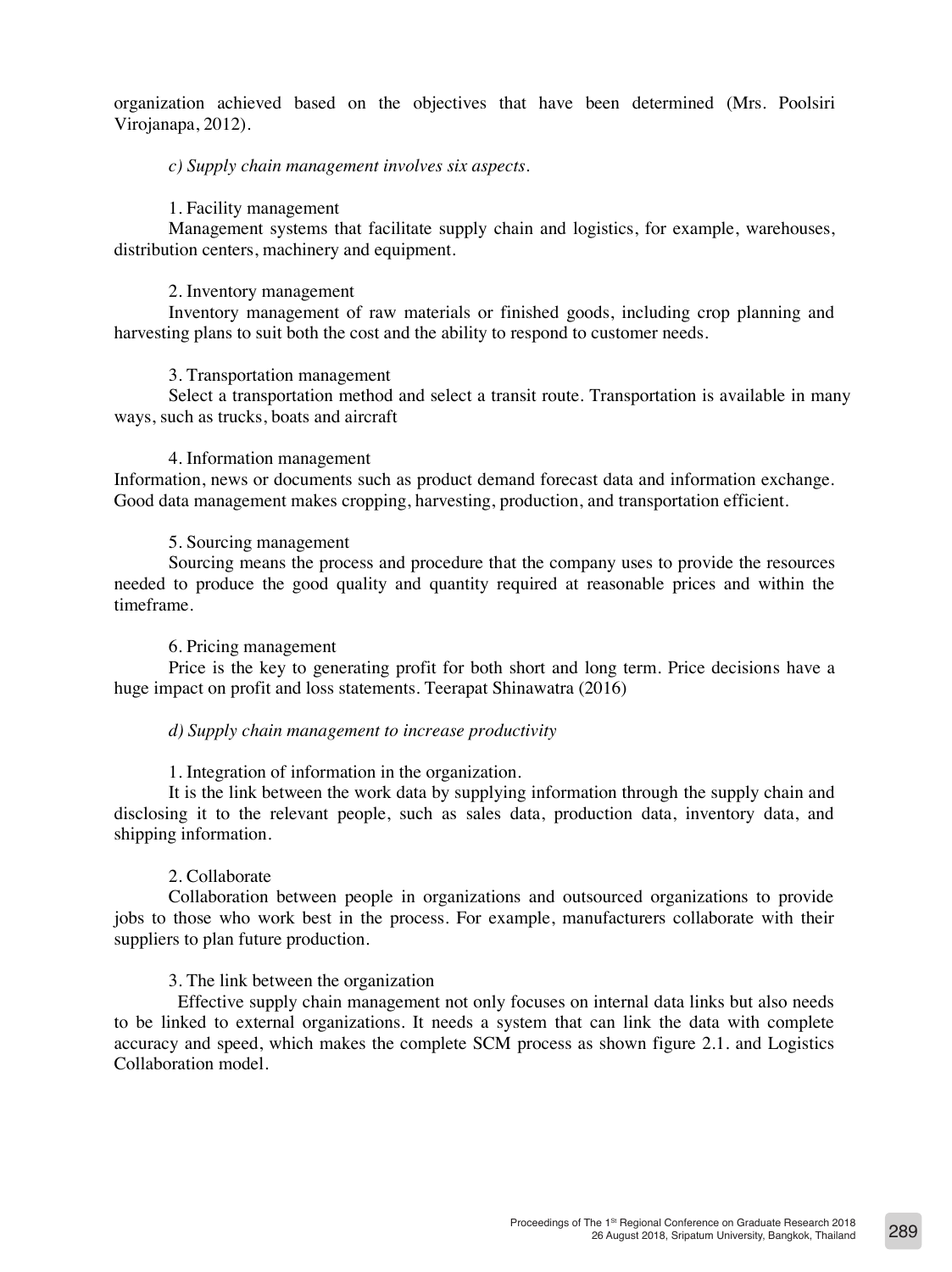# SCOR Model

SCOR is a business process reference model that defines the concept of the measurement process, supply chain management, technology, and best practice in each process to allow companies or organizations to apply. (Kietpong Udomthanathera, 2560). SCOR model consists of 5 main processes: 1. Plan, 2. Source, 3. Make, 4. Delivery, 5. Return

| Plan                       | <b>Source</b>               | <b>Make</b>          | <b>Deliver</b>                     | Return                    |
|----------------------------|-----------------------------|----------------------|------------------------------------|---------------------------|
| P1 Plan Supply             | <b>S1 Source</b>            | M1 Make-to-          | <b>D1 Deliver Stocked</b>          | <b>SR1 Source</b>         |
| Chain P1.1: Identify,      | <b>Stocked</b>              | Stock M1.1:          | Product                            | <b>Return Defective</b>   |
| Prioritize, &              | Product                     | Schedule             | D1.1: Process Inquiry $&$          | <b>Product SR1.1:</b>     |
| Aggregate Supply-          | S1.1: Schedule              | Production           | Ouote                              | <b>Identify Defective</b> |
| <b>Chain Requirements</b>  | <b>Product Deliveries</b>   | Activities M1.2:     | D1.2: Receive, Enter &             | Product Condition         |
| P1.2: Identify, Assess,    | S1.2: Receive               | <b>Issue Product</b> | Validate Order                     | SR1.2: Disposition        |
| & Aggregate                | Product S1.3:               | M1.3: Produce        | D1.3: Reserve Inventory            | Defective Product         |
| Supply-Chain               | Verify Product              | and Test M1.4:       | & Determine Deliver                | SR1.3: Request            |
| Resources P1.3:            | S1.4: Transfer              | Package              | Date                               | Defective Product         |
| <b>Balance Supply-</b>     | Product S1.5:               | M1.5: Stage          | D1.4: Consolidate                  | Return                    |
| Chain Resources with       | Authorize                   | Product M1.6:        | Orders                             | Authorization             |
| Supply-Chain               | <b>Supplier Payment</b>     | Release              | D1.5: Build Loads D1.6:            | SR1.4: Schedule           |
| Requirements               |                             | Product to           | Route Shipments D1.7:              | Defective Product         |
| P1.4: Establish &          | <b>S2 Source</b>            | Deliver              | Select Carriers & Rate             | Shipment                  |
| Communicate                | Make-to-                    |                      | Shipments                          | SR1.5: Return             |
| Supply- Chain Plans        | <b>Order Product</b>        | M2 Make-to-          | D1.8: Receive Product              | Defective Product         |
|                            | S <sub>2.1</sub> : Schedule | Order $M2.1$ :       | from Source or Make                |                           |
| P <sub>2</sub> Plan Source | <b>Product Deliveries</b>   | Schedule             | D1.9: Pick Product                 | <b>DR1 Deliver</b>        |
| P2.1: Identify,            | S <sub>2.2</sub> : Receive  | Production           | D1.10: Pack Product                | <b>Return Defective</b>   |
| Prioritize, &              | Product S2.3:               | Activities M2.2:     | D1.11: Load Product &              | <b>Product DR1.1:</b>     |
| Aggregate Product          | Verify Product              | <b>Issue Product</b> | Generate Shipping Docs             | Authorize                 |
| Requirements P2.2:         | S2.4: Transfer              | M2.3: Produce        | D1.12: Ship Product                | Defective Product         |
| Identify, Assess,          | Product S2.5:               | and Test M2.4:       | D1.13: Receive $&$                 | Return                    |
| & Aggregate                | Authorize                   | Package              | Verify Product by                  | DR1.2: Schedule           |
| Product                    | <b>Supplier Payment</b>     | M2.5: Stage          | Customer                           | Defective                 |
| <b>Resources</b>           |                             | Product M2.6:        | D1.14: Install Product             | Return Receipt            |
| P <sub>2.3</sub> : Balance | <b>S3 Source</b>            | Release              | D1.15: Invoice                     | DR1.3: Receive            |
| <b>Product Resources</b>   | Engineer-to-                | Product to           | D2.1: Process Inquiry &            | Defective Product         |
| with Product               | <b>Order Product</b>        | Deliver              | Ouote                              | (includes verify)         |
| Requirements               | S3.1: Identify              |                      | D2.2: Receive,                     | DR1.4: Transfer           |
| P2.4: Establish            | Sources of                  | M3 Engineer-to-      | Configure, Enter &                 | Defective Product         |
| Sourcing Plans             | Supply                      | Order M3.1:          | Validate Order                     |                           |
|                            | S3.2: Select                | Finalize             | D <sub>2.3</sub> : Reserve         | <b>SR2 Source</b>         |
| P3 Plan Make               | Final                       | Engineering          | Resources & Determine              | <b>Return MRO</b>         |
| P3.1: Identify,            | Supplier(s)                 | M3.2: Schedule       | Deliver Date                       | <b>Product SR2.1:</b>     |
| Prioritize, &              | and Negotiate               | Production           | D2.4: Consolidate                  | <b>Identify MRO</b>       |
| Aggregate                  | S3.3: Schedule              | Activities           | Orders                             | <b>Product Condition</b>  |
| Production                 | <b>Product Deliveries</b>   | $M3.3$ : Issue       | D2.5: Build Loads D2.6:            | SR2.2: Disposition        |
| Requirements               | S3.4: Receive               | Product M3.4:        | Route Shipments D2.7:              | <b>MRO</b> Product        |
| P3.2: Identify, Assess,    | Product S3.5:               | Produce &            | Select Carriers & Rate             | SR2.3: Request            |
| & Aggregate                | Verify Product              | Test M3.5:           | Shipments                          | <b>MRO</b> Return         |
| Production                 | S3.6: Transfer              | Package              | D <sub>2.8</sub> : Receive Product | Authorization             |
| Resources P3.3:            | Product S3.7:               | M3.6: Stage          | from Source or Make                | SR2.4: Schedule           |
| <b>Balance Production</b>  | Authorize                   | Product M3.7:        | D2.9: Pick Product                 | <b>MRO</b> Shipment       |
| Resources with             | <b>Supplier Payment</b>     | Release              | D <sub>2.10</sub> : Pack Product   | SR2.5: Return             |
| Production                 |                             | Product to           | D2.11: Load Product &              | <b>MRO</b> Product        |
| Requirements               |                             | Deliver              | Generate Shipping Docs             |                           |
| P3.4: Establish            |                             |                      | D2.12: Ship Product                | <b>DR2 Deliver</b>        |

**Table 2** Set of Standard Notation According to The SCOR Models Version 8.0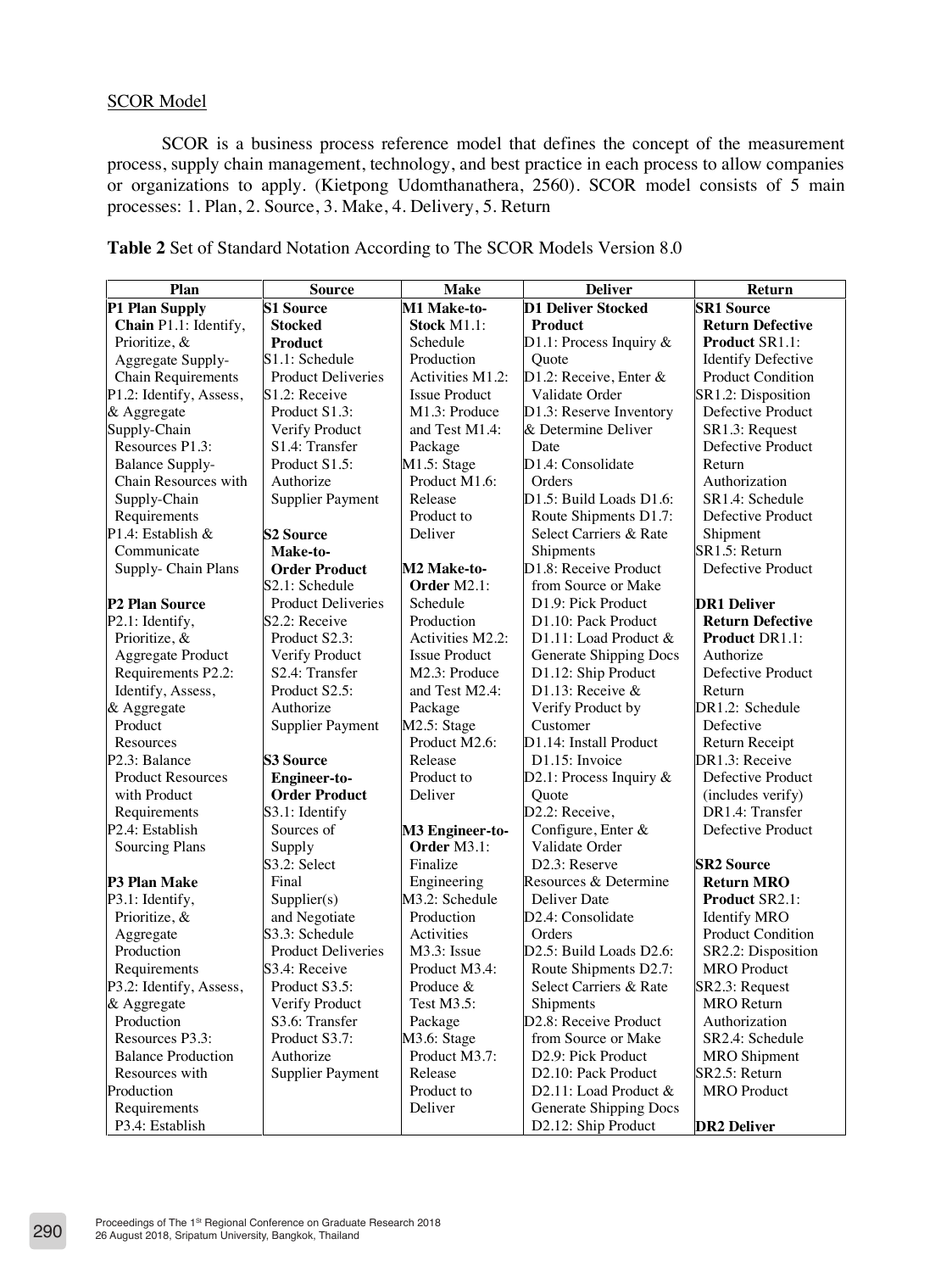| Production             |  | D <sub>2.13</sub> : Receive $\&$ | <b>Return MRO</b>  |
|------------------------|--|----------------------------------|--------------------|
| Plans                  |  | Verify Product by                | Product            |
|                        |  | Customer                         | DR2.1: Authorize   |
| <b>P4 Plan Deliver</b> |  | D2.14: Install Product           | <b>MRO</b> Product |
| $P4.1$ : Identify,     |  | $D2.15$ : Invoice                | Return             |
| Prioritize, &          |  |                                  | DR2.2: Schedule    |
| Aggregate Deliver      |  |                                  | <b>MRO</b> Return  |
| Requirements P4.2:     |  |                                  | Receipt            |
| Identify, Assess,      |  |                                  | DR2.3: Receive     |
| & Aggregate            |  |                                  | <b>MRO</b> Product |
| Deliver                |  |                                  | (includes verify)  |
| Resources              |  |                                  | DR2.4: Transfer    |
| P4.3: Balance          |  |                                  | <b>MRO</b> Product |
| Deliver Resources      |  |                                  |                    |
| with Deliver           |  |                                  |                    |
| Requirements           |  |                                  |                    |
| P4.4: Establish        |  |                                  |                    |
| Deliver Plans          |  |                                  |                    |

| Plan                                                                                                                     | <b>Source</b> Make | <b>Deliver</b>                                                                                                                                                                                                                                       | <b>Return</b>                                                                                                                               |
|--------------------------------------------------------------------------------------------------------------------------|--------------------|------------------------------------------------------------------------------------------------------------------------------------------------------------------------------------------------------------------------------------------------------|---------------------------------------------------------------------------------------------------------------------------------------------|
| <b>P5 Plan Return</b><br>P5.1: Identify, Prioritize, &                                                                   |                    | D3 Deliver- Engineering-to-Order<br><b>Product</b>                                                                                                                                                                                                   | <b>SR3 Source Return Excess</b><br><b>Product SR3.1: Identify</b>                                                                           |
| Aggregate Return<br>Requirements P5.2:<br>Identify, Assess,<br>& Aggregate Return                                        |                    | D3.1: Obtain & Respond to RFP/RFQ<br>D3.2: Negotiate & Receive Contract<br>D3.3: Enter Order, Commit Resources<br>& Launch Program D3.4: Schedule                                                                                                    | <b>Excess Product Condition</b><br>SR3.2: Disposition Excess<br>Product<br>SR3.3: Request Excess                                            |
| Resources<br>P5.3: Balance Return<br>Resources with Return<br>Requirements P5.4:<br>Establish $\&$<br>Communicate Return |                    | Installation<br>D <sub>3.5</sub> : Build Loads D <sub>3.6</sub> : Route<br>Shipments D3.7: Select Carriers & Rate<br>Shipments<br>D <sub>3.8</sub> : Receive Product from Source or<br>Make D3.9: Pick Product D3.10: Pack                           | <b>Product Return</b><br>Authorization<br>SR3.4: Schedule Excess<br>Product Shipment SR3.5:<br><b>Return Excess Product</b>                 |
| Plans                                                                                                                    |                    | Product D3.11: Load Product &<br>Generate Shipping Docs D3.12: Ship<br>Product D3.13: Receive & Verify<br>Product by Customer<br>D3.14: Install Product D3.15: Invoice                                                                               | <b>DR3 Deliver Return</b><br><b>Excess Product DR3.1:</b><br>Authorize Excess Product<br>Return<br>DR3.2: Schedule Excess<br>Return Receipt |
|                                                                                                                          |                    | D4 Deliver Retail Product<br>D4.1: Generate Stocking Schedule<br>D4.2: Receive Product at the Store<br>D4.3: Pick Product from Backroom<br>D <sub>4.4</sub> : Stock Shelf<br>D4.5: Fill Shopping Cart D4.6: Checkout<br>D4.7: Deliver and/or install | DR3.3: Receive Excess<br>Product (includes verify)<br>DR3.4: Transfer Excess<br>Product                                                     |

# Thai Orchid

# *Thai orchid production*

The top five orchid growers are Nakhon Pathom, Samut Sakhon, Kanchanaburi, Nonthaburi, and Ratchaburi because of the climate and water suitable for planting orchids. It is close to the wholesale market in Bangkok as well as being convenient for transportation to overseas markets. (Office of Agricultural Economic, 2560)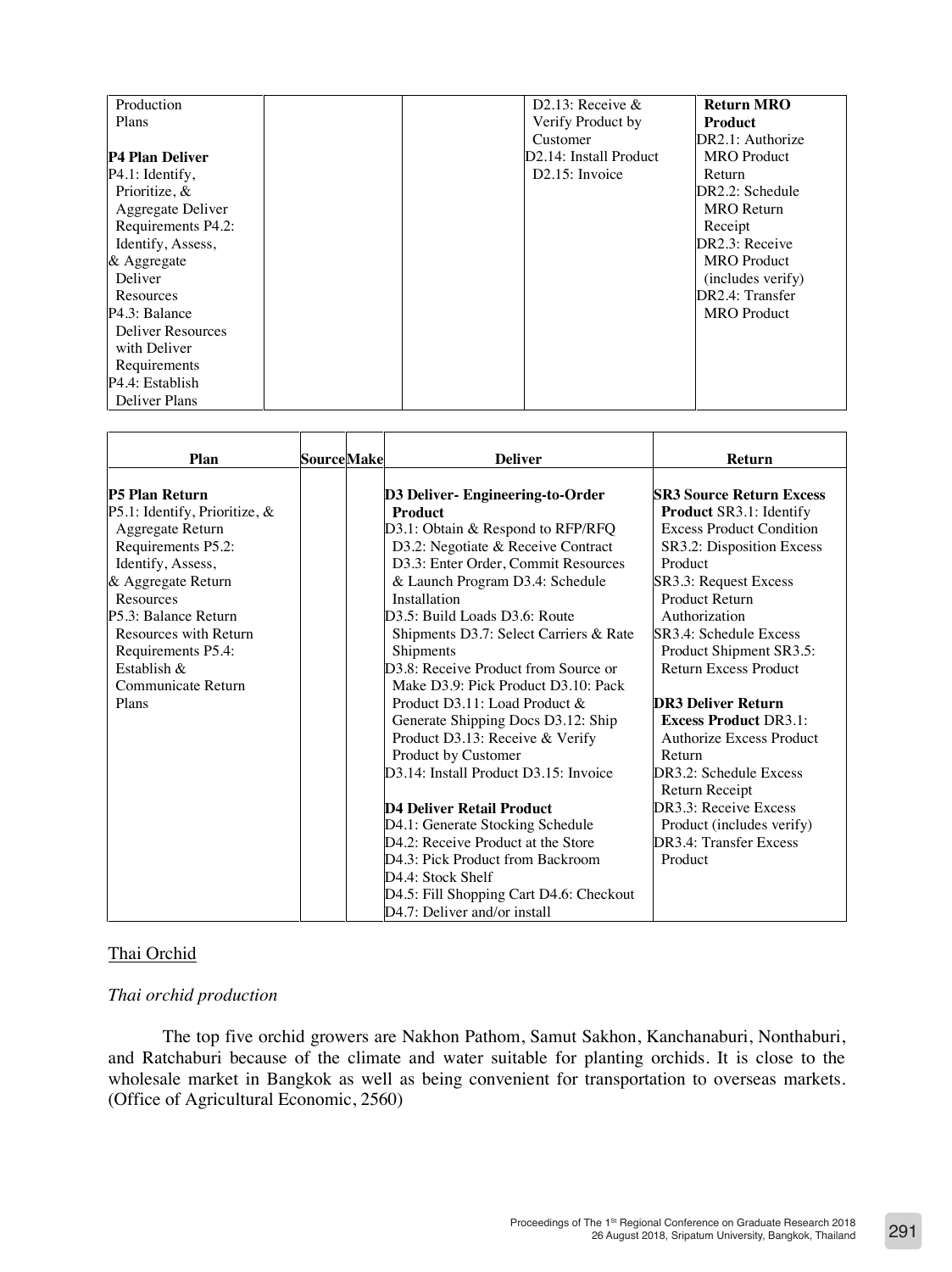#### *Exports of orchids*

Major orchid export markets include Japan, USA, EU, China, and ASEAN. Thailand is one of the world's leading tropical orchid producers and exporters. The orchids produced in Thailand are exported to various markets, according to the popularity of each market. Asian markets such as Japan prefer light and pink orchids. Chinese and Indian markets require magenta, white, pink and other orchids. European markets such as Italy and the Netherlands require dark purple, red, and white orchids. The United States and Australia require dark purple, red, and white orchids. Competitors of Thai orchids are Malaysia and Singapore. (Office of Agricultural Economic, 2560)

### *Factors affecting production volume*

1. Planting orchids mostly in metropolitan areas where the land is expensive, resulting in the limited plantation.

2. Orchid cultivation requires a high investment. Farmers must have knowledge and skills in cultivation.

3. Production factors such as chemical fertilizers, pesticides, etc. These costs are expensive, resulting in higher production costs for farmers.

4. Labor shortage due to migrant workers who will work in the orchid garden as a temporary. They will be moved to work in other sources. (Office of Agricultural Economic, 2560)

#### *Factors affecting export*

1. The world economy is in a slowdown, resulting in the export of orchids has not expanded.

2. Importers in the new orchid market such as India, Middle East and Russia etc. It cannot be linked to Thai exporters. As a result, the export of orchids to the market is quite limited. (Office of Agricultural Economic, 2560)

#### *Problems found in orchid export*

1. Price - Small exporters are not happy with the price of export orchid to partners. The price of orchid flowers is too low in some periods, such as in the rainy season, because it is the time when the orchid flowers in Thailand will grow the best. The

2. Transportation - The problem of transporting orchid flowers to the airport is uncertainty of traffic conditions which has caused delays in transportation of orchid flowers and other problems for the following reasons: full freight, delays arriving at the airport, natural disasters, excess baggage, and steps to obtain pest free certificate are slow.

3. Export -Both small and large exporters face inadequate space at some time. For the quality of orchid flowers, only small exporters are experiencing the problem of poor harvest. The number of flowers that bloom is at least 80% of all flowers and the petals bruised because of the overcrowded transport.

4. Information / Technology - Some small exporters are not encouraged and want the government and related agencies to help orchid exporters, Reduce the cost of walking the export formalities, it supports the opening of new markets, reduces the time required for pest-free certificates, solves traffic problems, and reduces freight rates.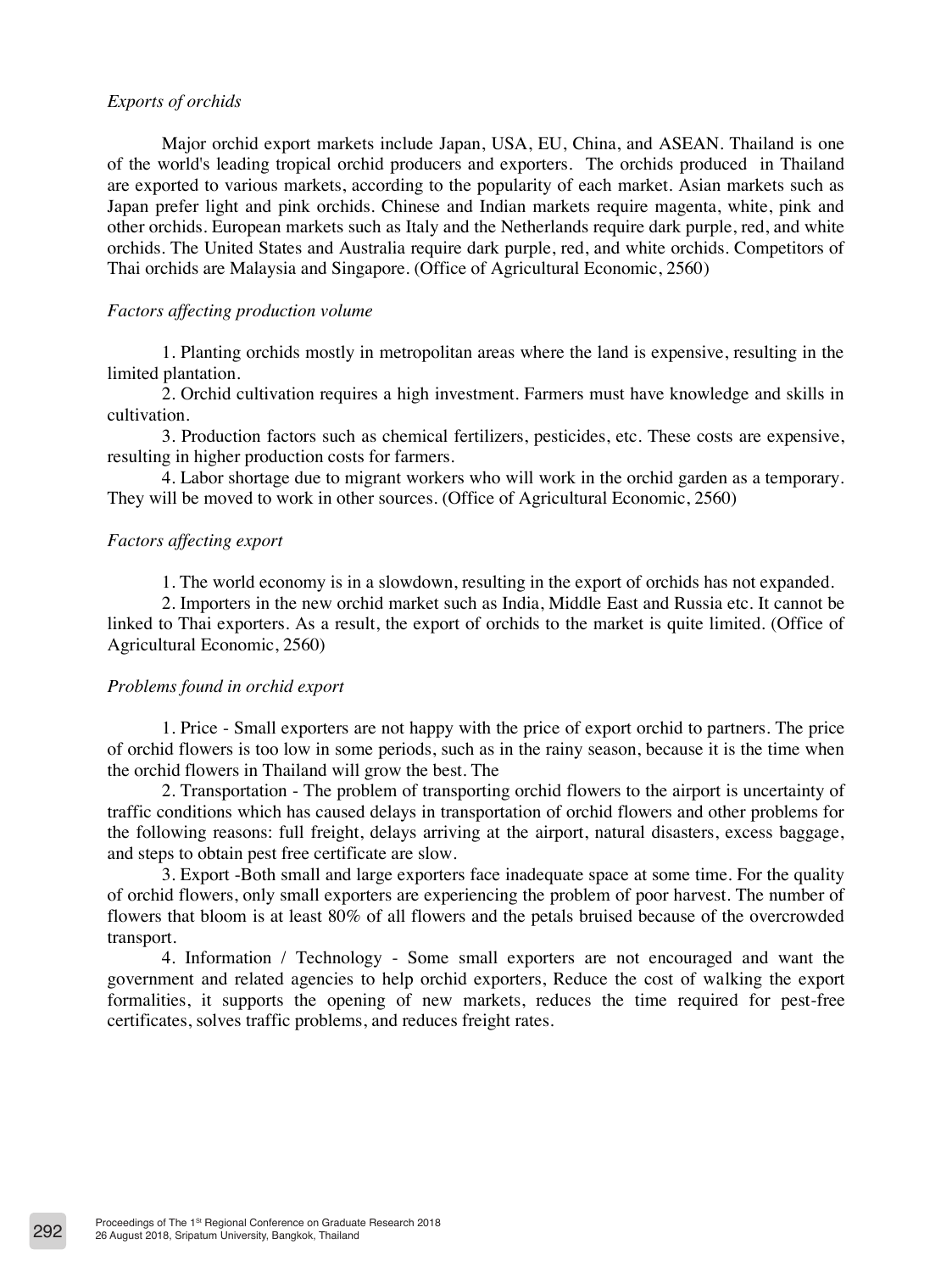#### *Orchid Market in the Netherlands*

1. Orchids in the Netherlands can be divided into two categories.

•Mainstream -The seller orders in bulk and it's available in supermarkets.

•Exclusive - for products that are beautiful and unique. This is found in high-end flower shops where buyers pay high prices, but get the product that is an eye-catcher, beautiful and special.

2. The criteria for buying orchids of the consumers in the Netherlands are quality, price, variety, color, stem, flower, leaf, age, aroma, and temperature.

3. Important flower market share in the Netherlands can be classified as follows: 80-90% is a personal purchase (consumer / own use) and 10 - 20% of the institutional market such as hotels, offices and event facilities. For personal purchases, 50% to 60% is offered as a gift, and 20% is used in festivals such as wedding and funeral ceremonies, and another 20% is for personal use.

4. Orchid growers in the Netherlands export the following species: cymbidium phalaenopsis paphiopedilum and oncidium, while Thailand is mainly a species of dendrobium. (CBI Ministry of Foreign Affairs, Netherlands, 2013.

### *Orchid trade in the Netherlands*

The orchid trade in the Netherlands will proceed through auctions. In the auction field, orchids will be divided into many kinds of orchids, such as varieties, single color, mixed color and flower size etc. (CBI Ministry of Foreign Affairs, the Netherlands, 2013)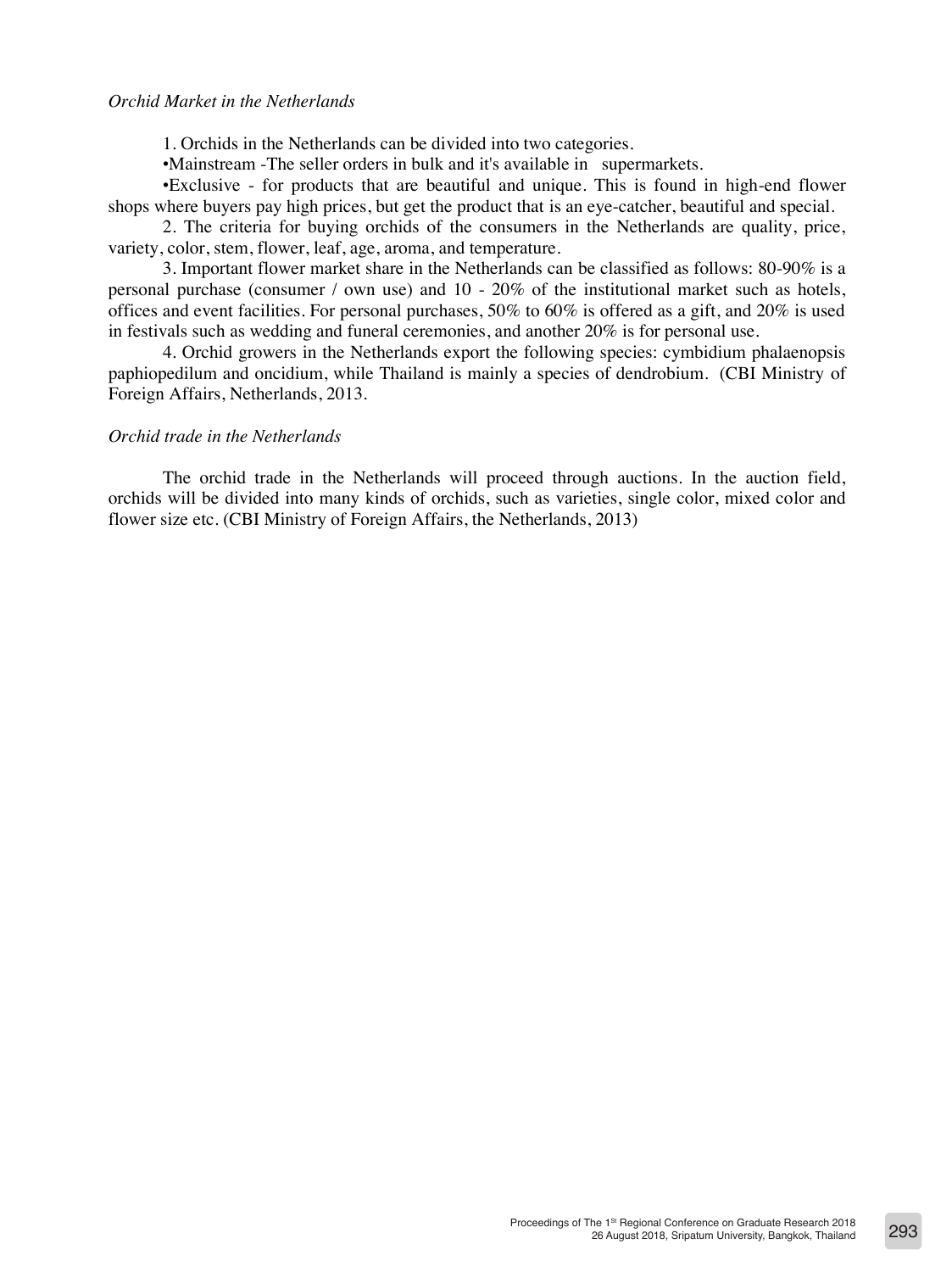# **2.2 Conceptual Framework**



# **3. Research Methodology**

#### *3.1 Population and Sample*

The sample used in this research was the nine companies involved in supply chain exporting orchids by divided into 4 parts which are the main samples from 3 forwarder companies such as Company A, Company B, and Company C, with 2 exporters, 3 producers, and these companies must be involved with the export of orchids to the Netherlands and use airfreight services with Thai Cargo.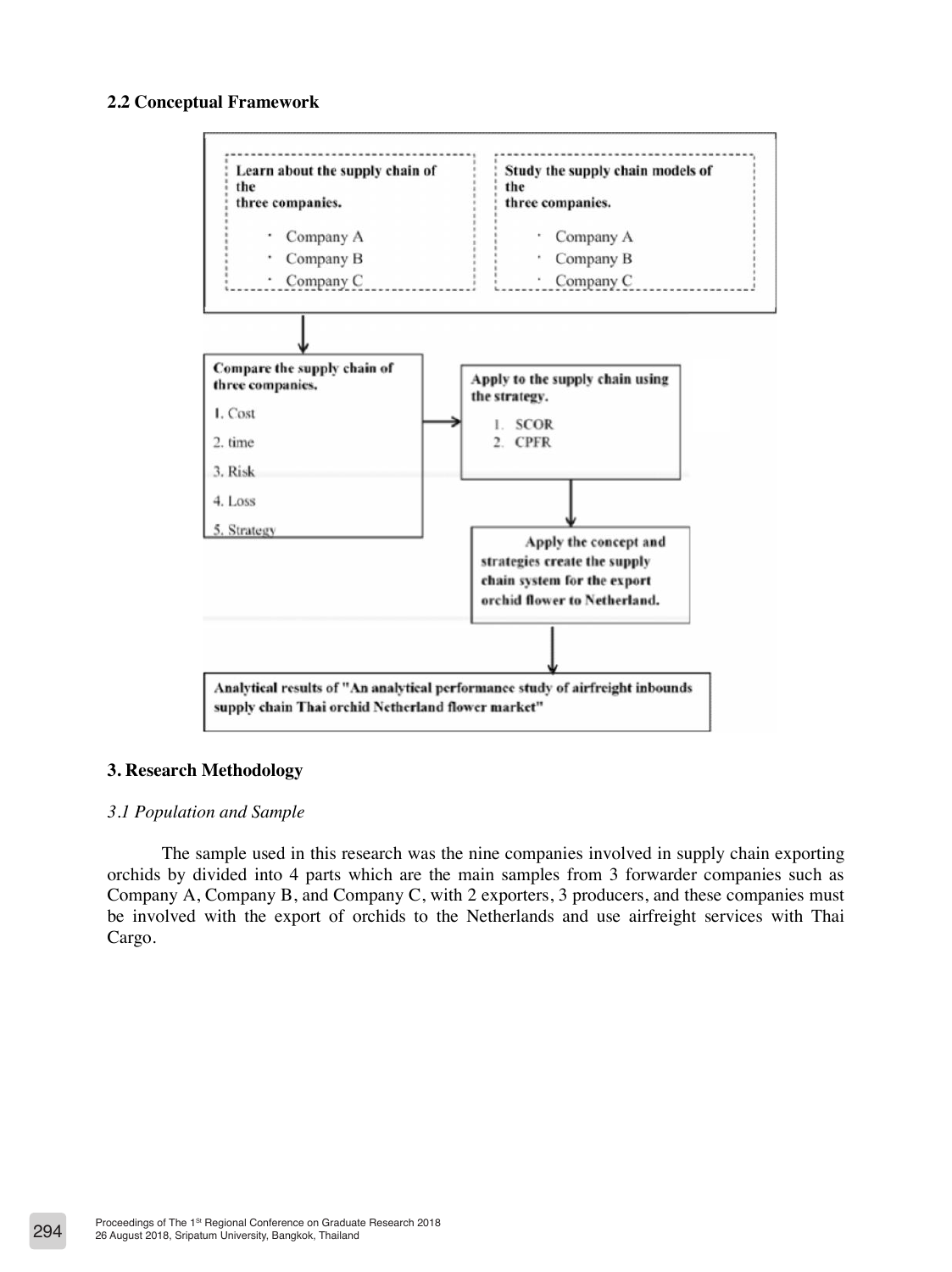# *3.2 Research Procedure*

This research has both of two procedures that are qualitative data and quantitative data.

| <b>Table 3</b> Features of Qualitative & Quantitative Data |  |
|------------------------------------------------------------|--|
|------------------------------------------------------------|--|

| <b>Procedure</b>    | <b>Oualitative data</b>                                                                                                                                                                                             | <b>Quantitative data</b>                                                                                                                                                                     |
|---------------------|---------------------------------------------------------------------------------------------------------------------------------------------------------------------------------------------------------------------|----------------------------------------------------------------------------------------------------------------------------------------------------------------------------------------------|
| Source              | Researchers have used the data gathering<br>instrument and interviews related performance<br>supply chain included loss, time, cost, delivery,<br>problems, and obstacles arising from the supply<br>chain process. | Researchers used tools, such as<br>questionnaires, equipment to collect<br>numerical data, observation and interviews.                                                                       |
| Analysis<br>through | Subjective: individuals interpretation of events is<br>important is uses participant observation and in-<br>depth interviews.                                                                                       | Objective: seeks precise measurement<br>& analysis of target concepts using surveys,<br>questionnaires, comparison of efficiency and<br>method.                                              |
| Display             | Describing performance of the common supply<br>chain of export of Thai orchid flower including<br>model, strategy, tactics, and operation.                                                                          | To construct statistical of cost, time, demand,<br>supply and sales in an attempt to explain the<br>common supply chain of export of Thai orchid<br>flower to the Netherlands flower market. |

### Qualitative research

Qualitative research is concerned with human behavior and the experience of those involved in the supply chain process in Thai orchid export wherewith the methods used in qualitative research are focus group interviews and group interviews. This allows researchers to explore topics in depth with one or two people each time or within small groups. "Qualitative data" from research interactions recognizes that researchers are key parts of the situation rather than an external observer.

#### Quantitative Research

Quantitative research collects numerical data and it is gaining views from a large number of people. The step in quantitative research is to determine the sampling patterns of the researcher and the questionnaire form. The researchers used to gather information on the appropriate methodology.

The study of the export supply chain of orchids in all 3 models determined the survey method in accordance with the model of the supply chain. Start from source the large orchid cultivation that is the core of the orchid supply chain. Then, survey the chain of customers from that source of orchid cultivation using different sampling method to understand the supply.

# *3.3 Data Collection Methods*

In this study, data were collected for this research. There are two types of information is primary data and secondary data, each of which is different.

#### *Primary data*

The researcher interviewed those involved in the supply chain process of Thai orchid export with the question of performance supply chain, supply chain model, cost, time, risk, loss, strategy and perspectives of entrepreneurs in developing the supply chain system for export Thailand orchids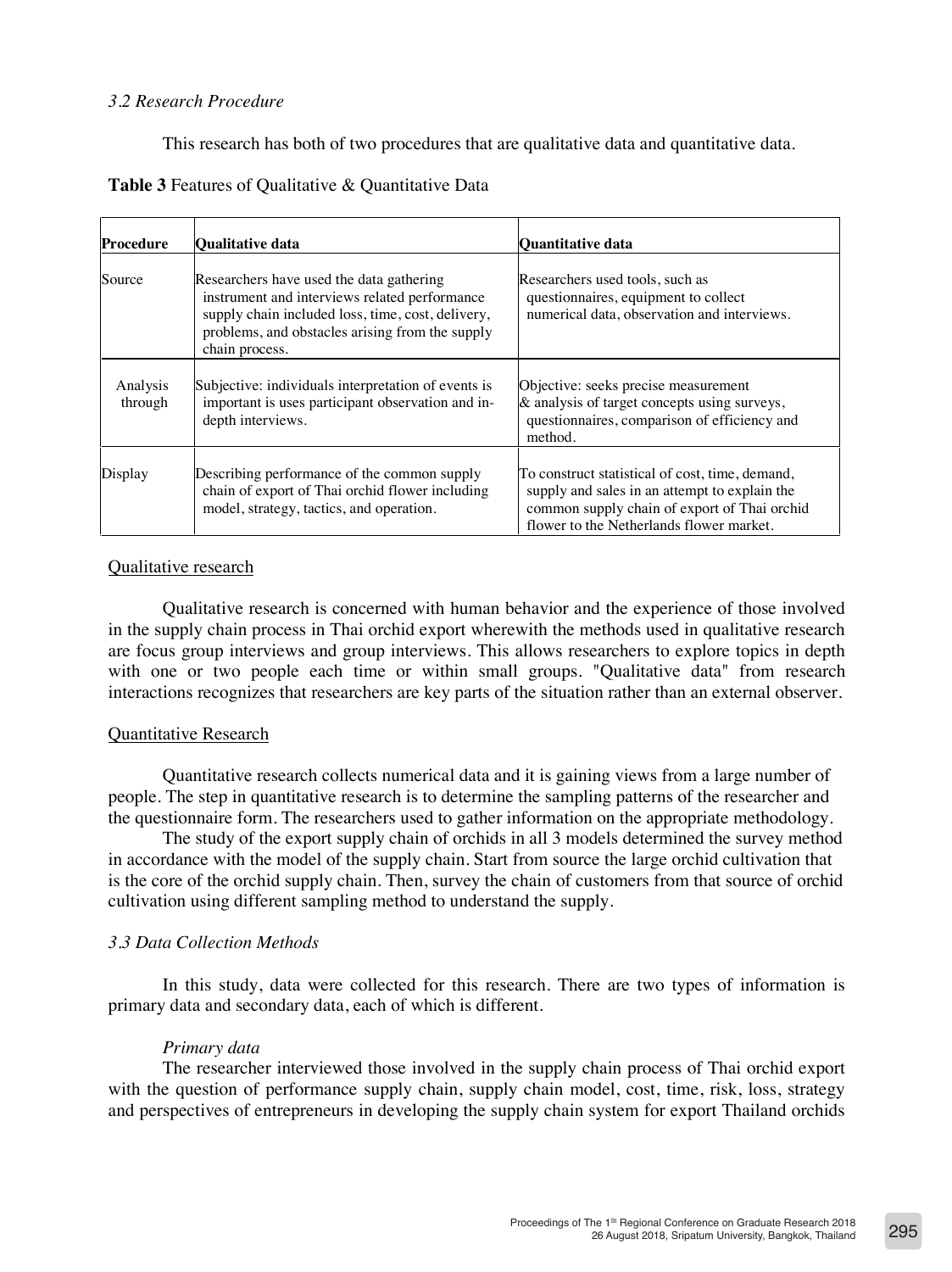to the world market. In addition, the researcher also collected data from other methods, such as questionnaires and observations.

#### *Secondary data*

The researcher collected data on production, marketing, export and other information from the research work of the agencies involved in exporting orchids. These data were obtained from websites and documents.

Production information such as Department of Agriculture, Department of Agricultural Extension, Orchid gardeners' association etc.

Marketing and export information such as Department of Export Promotion, Orchid Exporters Association, Office of Agricultural Economics etc.

#### *Data Collection Method in this study are as follows:*

1. The researcher requested a letter from King Mongkut's University of Technology North Bangkok to ask for permission and to cooperate to collect this study data for the companies involved in exporting orchids.

2. Coordinate with companies related to orchid export to clarify objectives, procedures and cooperation in this study.

3. Collecting field data by interviews and questionnaires on various issues covered in this study.

#### *3.4 Data Analysis and Statistics*

Data analysis the researcher uses data analysis to generate conclusions based on interview data. Then construct the concept using theoretical principles. Comparable to supply chain management theory of each method and strategy, if complete, analyze data synthesis to find the next step.

Qualitative data, researchers need an approach to content analysis, because you will generate a lot of information, often narrating in format and optimal cycle time, costs of each company to compare costs, risks, loss of liability, delivery of problems, and efficiency of each company.

Quantitative data is analyzed using statistical methods that may be simple and complex, depending on the formula that researchers used on calculation.

#### **4. Suggestion result the research**

1. The study found that to promote and support Thailand as a center for orchid export to the Netherlands market effectively, the government and related agencies such as Suvarnabhumi Airport should allocate more space. The release of goods for Perishable Good to have a strict inspection officer in accordance with Rule IATA, GAP, and GMP to reduce inspection time. and improve the product better. It also reduces the time it takes to get a Phytosanitary certificate. This will help to promote the logistics system for exporting orchids to the Netherlands and positively affect the good image of Thailand.

2. Government and related agencies should consider the route to the orchid flower carrier reached the warehouse before the speeding up. Government checks out the best route and